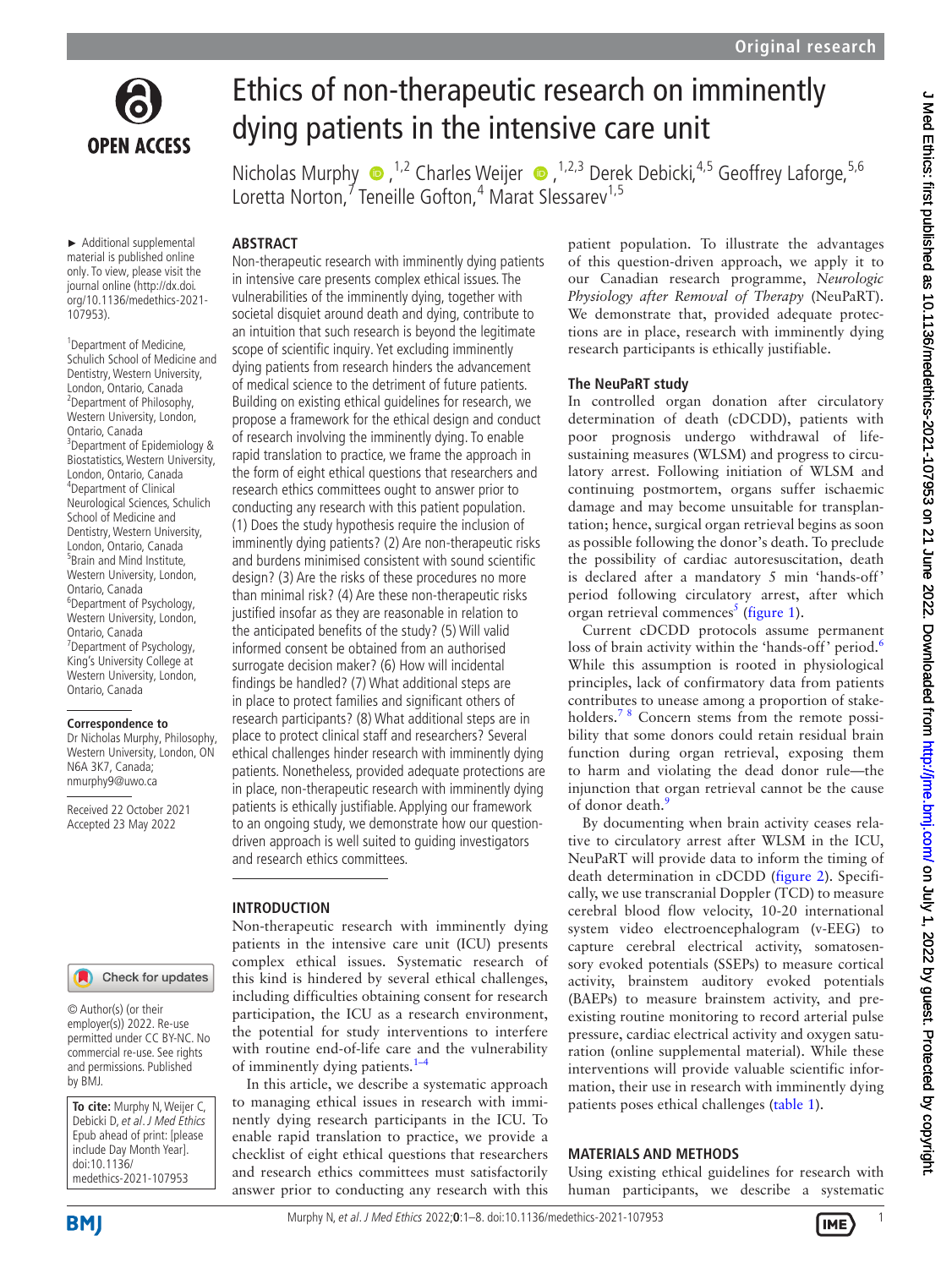<span id="page-1-0"></span>

**Figure 1** The process of controlled organ donation after circulatory determination of death begins with a decision to withdraw life-sustaining measures and ends with postmortem organ recovery.

framework for the ethical design and conduct of research involving imminently dying patient participants in the ICU. To enable rapid translation to practice, we frame the approach in the form of eight ethical questions that researchers and research ethics committees ought to answer prior to conducting any research with imminently dying patients. The scope of this paper is limited to ethical issues and does not include an analysis of legal issues. Researchers should be aware of and follow legal requirements for surrogate decision-making and research.

#### **Research with the dying patient**

Most studies involving dying patients take place in the context of palliative care, which encompasses patients who have weeks or months left to live. Ethically conducted research in palliative care includes both therapeutic interventions which offer the prospect of direct benefit, as well as non-therapeutic research involving observation, interviews or other non-therapeutic interventions.[10 11](#page-6-5) Patients in palliative care can often give informed consent and may also benefit directly from research participation.<sup>[12](#page-6-6)</sup>

Research on imminently dying patients—that is, those who have hours or minutes left to live—differs in important respects from research in palliative care. Researchers are typically unable to obtain first-person consent, nor are patients likely to benefit from participation. While studies involving imminently dying patients are not unknown,<sup>13</sup> research intruding into the dying process presents challenges unfamiliar to most researchers. Together, these features distinguish research with the imminently dying from other areas of inquiry.

Patients who are imminently dying are vulnerable because they are at an identifiably increased risk of greater or additional wrongs in research.<sup>14</sup> Specifically, they are at risk of autonomy wrongs, such as being treated as mere means to research ends. They are liable to justice-related wrongs through exploitation, or from institutional or professional gatekeeping unfairly preventing research participation. Finally, they are prone to welfare wrongs if the research impedes the provision of end-oflife care.

Suggesting that the vulnerability of the imminently dying precludes research participation is paternalistic and—as with

palliative patients—may itself represent an unjust exclusion from research. Furthermore, excluding this population from research would compromise future patients (and organ donors) who stand to benefit from greater understanding of the dying process. While the vulnerability of the imminently dying complicates the application of accepted ethical principles guiding the design and conduct of research, there is no compelling reason why they should be excluded from research provided adequate protections are in place.

All research involving human participants is guided by the ethical principles of justice, respect for persons and beneficence.[15 16](#page-6-9) These principles entail normative guidelines for the protection of research participants [\(table](#page-2-1) 2).

Further to the usual protections afforded research participants, additional protections for incompetent patients in research are required.<sup>[15–17](#page-6-9)</sup> These additional protections may include:

- ► Answering the study question must require the inclusion of these vulnerable participants; that is, their inclusion in research must not be solely for administrative convenience.<sup>15-17</sup>
- The risks of non-therapeutic study procedures must be no more than 'minimal risk'.<sup>16–18</sup>
- Prospective consent for research participation must be obtained from an authorised surrogate decision maker familiar with the patient's prior expressed wishes (if any), values and interests.<sup>15-17</sup>

Finally, recent scholarship in research ethics highlights the need to ensure protections for 'bystanders', that is, people who are not research participants but who are nonetheless impacted by research.<sup>[19](#page-6-11)</sup>

The above normative precepts suggest eight ethical questions that must be addressed prior to conducting any non-therapeutic research with the imminently dying ([table](#page-3-0) 3). To inform investigators and research ethics committees considering research with this population, we describe our answers to these questions in the context of the NeuPaRT study.

<span id="page-1-1"></span>

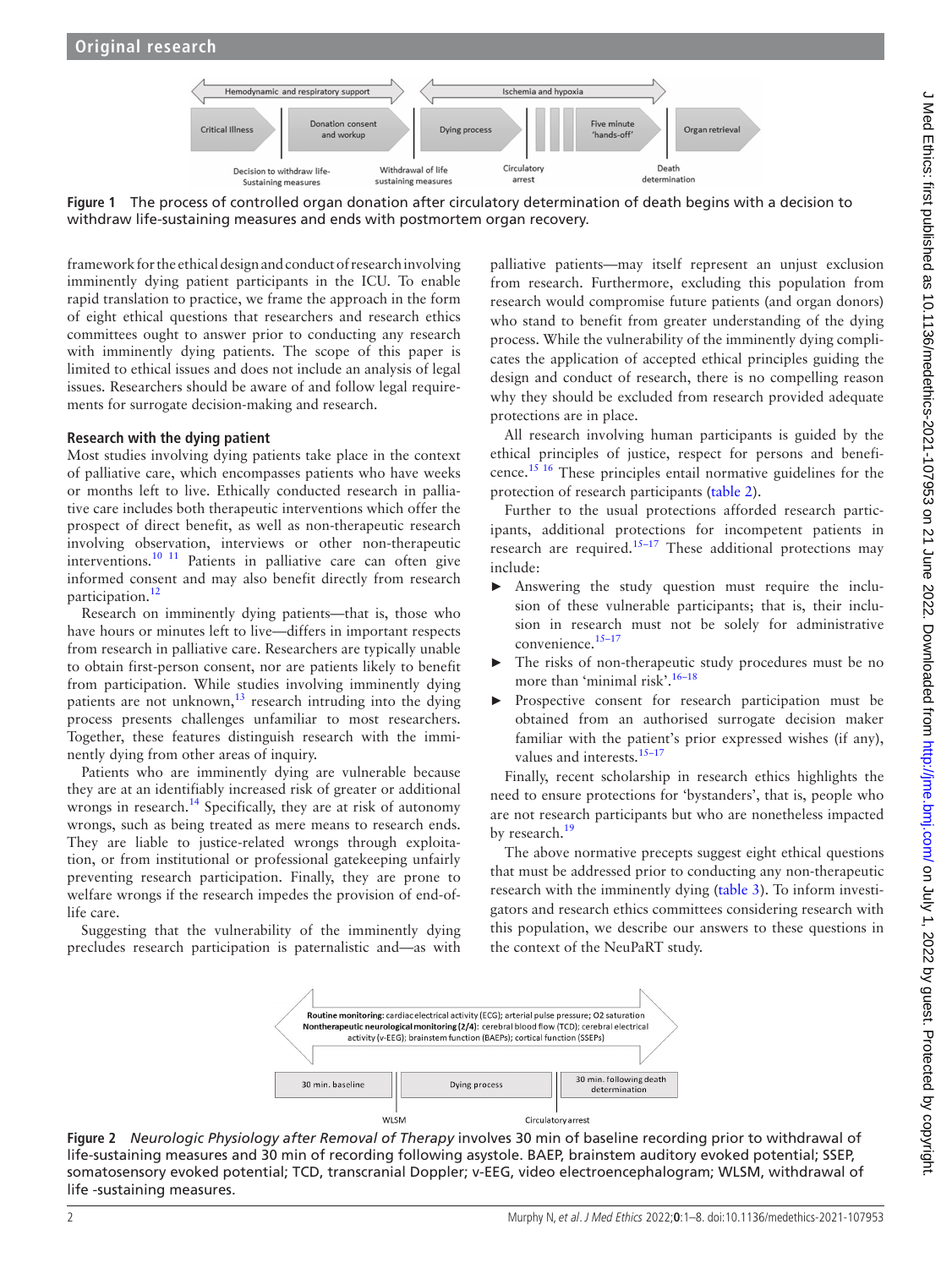<span id="page-2-0"></span>

| Neurologic Physiology after Removal of Therapy: study details<br>Table 1                                                                                                                     |                                                                                                                                                                                                                                                                                                                                                                                 |  |  |  |  |  |  |  |
|----------------------------------------------------------------------------------------------------------------------------------------------------------------------------------------------|---------------------------------------------------------------------------------------------------------------------------------------------------------------------------------------------------------------------------------------------------------------------------------------------------------------------------------------------------------------------------------|--|--|--|--|--|--|--|
|                                                                                                                                                                                              | Study detail                                                                                                                                                                                                                                                                                                                                                                    |  |  |  |  |  |  |  |
| Background                                                                                                                                                                                   | In controlled organ donation after circulatory determination of death (cDCDD), permanent loss of brain activity is assumed (but not confirmed) to occur within<br>the hands-off period following circulatory arrest, after which organ retrieval surgery commences. Lack of confirmatory human data to support this assumption<br>contributes to anxiety around cDCDD protocol. |  |  |  |  |  |  |  |
| Aim                                                                                                                                                                                          | Provide data to inform the timing of death determination in cDCDD by documenting the temporal relationship between the cessation of neurological and<br>circulatory activities after WLSM in the ICU.                                                                                                                                                                           |  |  |  |  |  |  |  |
| Study population                                                                                                                                                                             | Adult patients undergoing planned WLSM in participating ICUs with the expectation that death will ensue within 24 hours. This population is representative of<br>the relevant cDCDD donor population.                                                                                                                                                                           |  |  |  |  |  |  |  |
| Design                                                                                                                                                                                       | Prospective observational multicentre pilot feasibility study carried out over 3 years at five academic centres in Canada. n=80.                                                                                                                                                                                                                                                |  |  |  |  |  |  |  |
| Data collection instruments                                                                                                                                                                  | Routine clinical monitors: arterial pulse pressure, cardiac electrical activity and oxygen saturation using standard clinical monitors. Non-therapeutic monitors:<br>cortical electrical activity using v-EEG; cerebral blood flow using TCD; brainstem function using BAEPs; cortical function using SSEPs. Two of four non-therapeutic<br>procedures on any given patient.    |  |  |  |  |  |  |  |
| Data collection process                                                                                                                                                                      | Recording spanning 30 min prior to WLSM and up to 30 min following circulatory arrest.                                                                                                                                                                                                                                                                                          |  |  |  |  |  |  |  |
| Data analysis                                                                                                                                                                                | Using synchronised waveform data from each patient, we will establish the time of cessation of brain activity relative to circulatory arrest.                                                                                                                                                                                                                                   |  |  |  |  |  |  |  |
| <b>Outcome measures</b>                                                                                                                                                                      | Time of cessation of brain activity measured using non-therapeutic monitors, time of circulatory arrest.                                                                                                                                                                                                                                                                        |  |  |  |  |  |  |  |
| BAEP, brainstem auditory evoked potential; ICU, intensive care unit; SSEP, somatosensory evoked potential; TCD, transcranial Doppler; v-EEG, video electroencephalogram; WLSM, withdrawal of |                                                                                                                                                                                                                                                                                                                                                                                 |  |  |  |  |  |  |  |

life-sustaining measures.

## **RESULTS AND DISCUSSION**

#### **Does the study hypothesis require the inclusion of imminently dying patients?**

Justice requires that the burdens and benefits of research participation are distributed equitably. Vulnerable participants should not be included in research merely as a matter of convenience. Hence, justifying the inclusion of vulnerable people demands a compelling reason why a study question can only be answered with their inclusion.

To inform the practice of cDCDD, NeuPaRT seeks data on the temporal relationship between cessation of circulatory and neurological activities during the dying process. This question can only be addressed in a controlled ICU environment with patients who are representative of the relevant donor population: imminently dying patients undergoing WLSM.

#### **Are non-therapeutic risks and burdens minimised consistent with sound scientific design?**

The ethical principle of beneficence requires, inter alia, that the risks and burdens from non-therapeutic procedures are minimised consistent with sound scientific design. To minimise intrusiveness while balancing the need to maximise the contribution of each patient, any given NeuPaRT participant undergoes no more than two of the four non-therapeutic study procedures. Further, we make use of clinical monitoring already in place where possible, thereby reducing research-related risks and burdens on participants.<sup>20</sup> Limiting the number of nontherapeutic procedures that any one patient may undergo and, where possible, using clinical monitoring already in place, minimises risks and burdens to participants while allowing sufficient data to be collected to answer the study question.

The set-up of research equipment and any impact on the medical care of the patient are important potential risks and burdens that must be minimised consistent with sound scientific design. Depending on researcher availability, site location and data collection procedures, non-therapeutic equipment set-up takes up to 1 hour. Contingent on the scheduled time of WLSM, this sometimes calls for a delay before initiation of WLSM. It is conceivable that delayed withdrawal could prolong suffering in patients who retain any degree of consciousness. Furthermore, it is crucial that the presence of researchers does not interfere with routine care or otherwise disrupt interactions between patient, family and significant others and staff.

To minimise risks to welfare and mitigate any changes to the dying process for NeuPaRT participants, the standard of care for patients undergoing WLSM is followed. Routine preparation for withdrawal continues during equipment set-up, including administration of analgesic and anxiolytic medications. There are no restrictions on clinical staff activities. Researchers do not participate in care and are not present in the room after studyrelated equipment set-up. The impact of study participation on end-of-life care is comparable to other accepted procedures undertaken for the benefit of others, such as preparation for organ donation.

#### **Are the risks of non-therapeutic procedures no more than minimal risk?**

Unlike study interventions that may directly benefit participants, procedures administered without therapeutic warrant are subject to a threshold of permissible risk. $20$  Beneficence requires that any non-therapeutic risks faced by vulnerable participants are minimal. In Canada, 'minimal risk' is defined

<span id="page-2-1"></span>

| Table 2                | Principles of research ethics and entailed normative guidelines                                                                                     |                                                                                                                                                                 |  |  |  |  |  |
|------------------------|-----------------------------------------------------------------------------------------------------------------------------------------------------|-----------------------------------------------------------------------------------------------------------------------------------------------------------------|--|--|--|--|--|
| Principle              | <b>Definition</b>                                                                                                                                   | <b>Normative guidelines</b>                                                                                                                                     |  |  |  |  |  |
| Justice                | The potential benefits, risks and<br>burdens of research participation<br>must be distributed equitably.                                            | Fair procedures must be in place for the selection of research participants.                                                                                    |  |  |  |  |  |
|                        |                                                                                                                                                     | Vulnerable research participants are entitled to additional protections.                                                                                        |  |  |  |  |  |
| Respect for<br>persons | Candidates for research participation<br>must be treated as autonomous<br>agents, and those with diminished<br>autonomy are entitled to protection. | Informed, comprehending and free consent must be obtained from prospective research participants.                                                               |  |  |  |  |  |
|                        |                                                                                                                                                     | When prospective participant autonomy is diminished or lacking, informed consent must be obtained from an authorised surrogate<br>decision maker.               |  |  |  |  |  |
|                        |                                                                                                                                                     | Protect the confidentiality of private information.                                                                                                             |  |  |  |  |  |
| Beneficence            | Research participants must be                                                                                                                       | Therapeutic procedures must satisfy equipoise.                                                                                                                  |  |  |  |  |  |
|                        | protected from harm and their<br>welfare must be promoted.                                                                                          | Any risks of non-therapeutic procedures must be minimised consistent with sound scientific design, and reasonable in relation to the<br>knowledge to be gained. |  |  |  |  |  |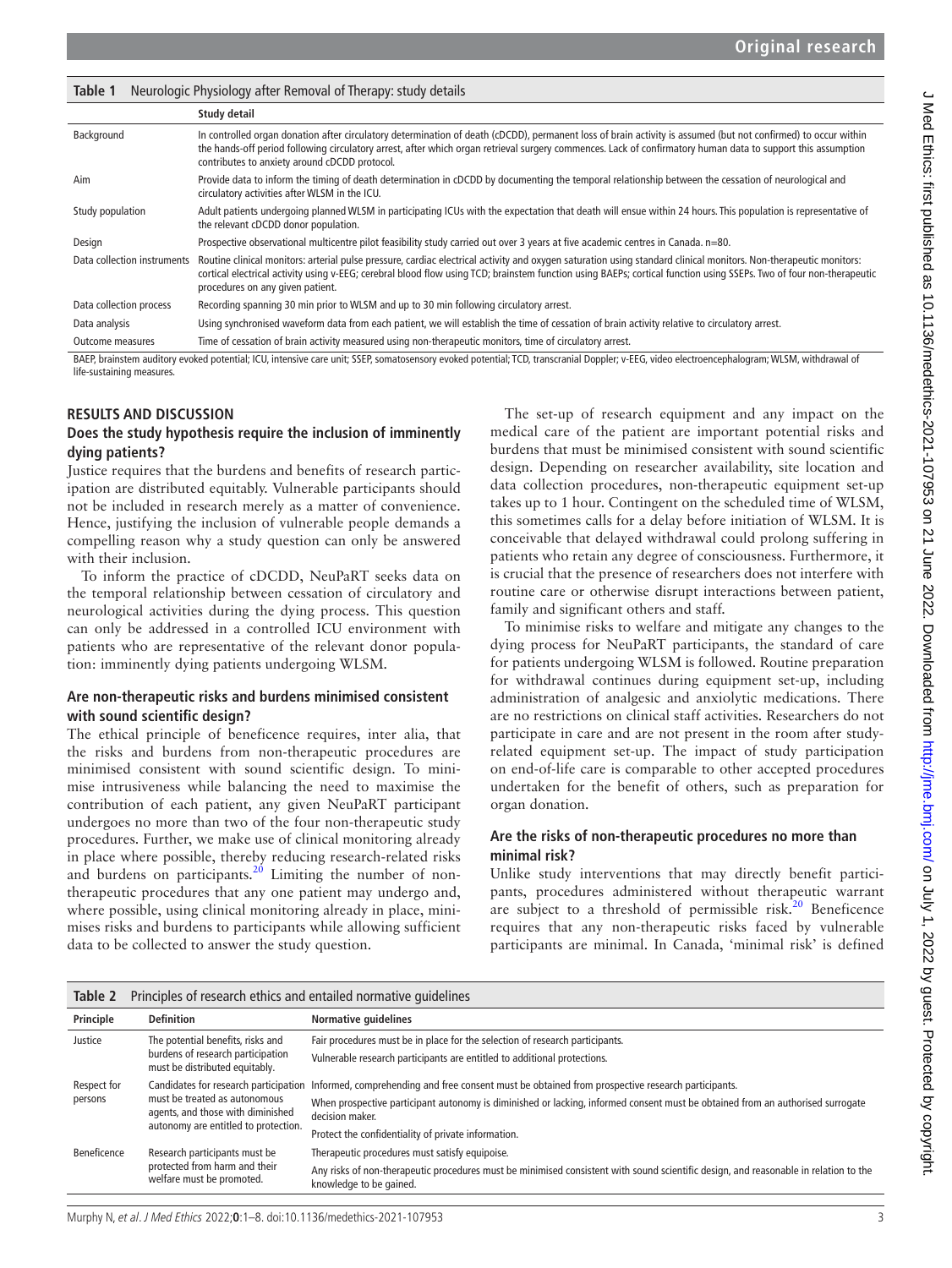<span id="page-3-0"></span>

| Ethical checklist for research with imminently dying patients in the intensive care unit<br>Table 3  |                                                                                                                                                                                           |  |  |  |  |  |  |
|------------------------------------------------------------------------------------------------------|-------------------------------------------------------------------------------------------------------------------------------------------------------------------------------------------|--|--|--|--|--|--|
| <b>Ethical question</b>                                                                              | <b>Considerations</b>                                                                                                                                                                     |  |  |  |  |  |  |
| 1. Does the study hypothesis require                                                                 | Could the research question be answered using another, less vulnerable population?                                                                                                        |  |  |  |  |  |  |
| the inclusion of imminently dying                                                                    | If the research question cannot be answered with another population, is the sample size sufficient to answer the research question?                                                       |  |  |  |  |  |  |
| patients?                                                                                            | Are vulnerable participants provided additional protections?                                                                                                                              |  |  |  |  |  |  |
| 2. Are non-therapeutic risks and                                                                     | Are clinically indicated interventions made use of where feasible?                                                                                                                        |  |  |  |  |  |  |
| burdens minimised consistent with                                                                    | Is standard of care followed so far as is possible?                                                                                                                                       |  |  |  |  |  |  |
| sound scientific design?                                                                             | How will interference with routine care be mitigated?                                                                                                                                     |  |  |  |  |  |  |
|                                                                                                      | Will non-therapeutic interventions be as unobtrusive as possible?                                                                                                                         |  |  |  |  |  |  |
|                                                                                                      | Are plans in place to deal with participant distress or anxiety?                                                                                                                          |  |  |  |  |  |  |
|                                                                                                      | Does the protocol account for risks associated with any delay to WLSM?                                                                                                                    |  |  |  |  |  |  |
| 3. Are the risks of these procedures no                                                              | What are the risks of non-therapeutic study procedures?                                                                                                                                   |  |  |  |  |  |  |
| more than minimal risk?                                                                              | Are these risks minimal?                                                                                                                                                                  |  |  |  |  |  |  |
|                                                                                                      | Are adequate procedures in place for the protection and storage of data and biological samples?                                                                                           |  |  |  |  |  |  |
| 4. Are these non-therapeutic risks                                                                   | What is the expected social value of the study?                                                                                                                                           |  |  |  |  |  |  |
| justified insofar as they are reasonable<br>in relation to the anticipated benefits<br>of the study? | Do the risks of non-therapeutic procedures stand in reasonable in relation to the anticipated benefits of the study?                                                                      |  |  |  |  |  |  |
| 5. Will valid informed consent be                                                                    | Are plans for surrogate informed consent consistent with local regulations?                                                                                                               |  |  |  |  |  |  |
| obtained from an authorised surrogate                                                                | How will the risk of therapeutic misconception be addressed?                                                                                                                              |  |  |  |  |  |  |
| decision maker?                                                                                      | Who will approach surrogates for consent?                                                                                                                                                 |  |  |  |  |  |  |
|                                                                                                      | Where and when will consent discussions take place?                                                                                                                                       |  |  |  |  |  |  |
|                                                                                                      | How will researchers assess the fitness of surrogates to offer informed consent, and how will they ensure approaches for consent do not<br>cause further distress?                        |  |  |  |  |  |  |
|                                                                                                      | Is the consent document written in lay terms?                                                                                                                                             |  |  |  |  |  |  |
|                                                                                                      | Will surrogates be given adequate time to ask questions and consider the patient's study participation?                                                                                   |  |  |  |  |  |  |
|                                                                                                      | How will surrogates be assured that refusal will in no way impact patient care?                                                                                                           |  |  |  |  |  |  |
| 6. How will incidental findings be                                                                   | Are there any foreseeable incidental findings which could indicate a change in the course of care?                                                                                        |  |  |  |  |  |  |
| handled?                                                                                             | Is a plan in place for dealing with incidental findings?                                                                                                                                  |  |  |  |  |  |  |
|                                                                                                      | Will individual findings be shared with surrogates? Will summary findings?                                                                                                                |  |  |  |  |  |  |
| protect families and significant others                                                              | 7. What additional steps are in place to Have families and significant others of patients who have died in the ICU been involved in study design and development of consent<br>materials? |  |  |  |  |  |  |
| of research participants?                                                                            | How will families and significant others be prepared for the study process?                                                                                                               |  |  |  |  |  |  |
|                                                                                                      | Are supports in place to help them cope during the process?                                                                                                                               |  |  |  |  |  |  |
|                                                                                                      | How will impacts on families and significant others be minimised consistent with sound study design?                                                                                      |  |  |  |  |  |  |
|                                                                                                      | Will opportunities for meaning-making for families and significant others be facilitated by research staff? How?                                                                          |  |  |  |  |  |  |
|                                                                                                      | Will summary findings be shared with families and significant others of participants?                                                                                                     |  |  |  |  |  |  |
|                                                                                                      | 8. What additional steps are in place to Have clinical staff been informed of the study and have any concerns raised by them been addressed adequately?                                   |  |  |  |  |  |  |
| protect clinical staff and researchers?                                                              | Are researchers well trained and familiar with end-of-life situations? Are they familiar with the patient population?                                                                     |  |  |  |  |  |  |
|                                                                                                      | Are they trained and experienced in approach for consent?                                                                                                                                 |  |  |  |  |  |  |
|                                                                                                      | Do researchers have resources to support them during and after discussion with surrogates and families?                                                                                   |  |  |  |  |  |  |
| ICU intensive care unit: WLSM withdrawal of life-sustaining measures                                 |                                                                                                                                                                                           |  |  |  |  |  |  |

ICU, intensive care unit; WLSM, withdrawal of life-sustaining measures.

as the risks encountered in the daily lives of the study popu-lation.<sup>[17](#page-6-13)</sup> The definition of minimal risk varies among jurisdictions and researchers should consult local ethical requirements. Ensuring non-therapeutic risks are minimal is an ethical imperative because competent patients can decide for themselves the research-related risk they are willing to undertake, while incompetent patients cannot. Further, researchers must ensure there are adequate procedures in place for the protection and storage of data and biological samples.

Non-therapeutic components of the NeuPaRT protocol include the addition of neurological monitoring and, in a subgroup of participants, auditory or electrical stimuli at intervals throughout the dying process. The study involves four non-therapeutic procedures, of which no participant undergoes more than two: continuous v-EEG, TCD, SSEPs and BAEPs. To reduce interference, all neurological monitors are positioned out of the way of family and staff and set to 'comfort' mode so that sound and display are off. Where this is not possible (BAEPs and SSEPs), monitors remain out of view of family ([table](#page-4-0) 4).

## Video electroencephalogram

Full-montage v-EEG enables determination of the time at which cerebral electrical activity ceases. Commonly used with critically ill patients in intensive care, $^{21}$  continuous v-EEG involves a standardised placement of EEG electrodes using the 10-20 inter-national system to allow for adequate coverage of the head.<sup>[22](#page-6-15)</sup> [ i ] V-EEG is non-invasive, passively measuring cortical brain activity. While there are no risks associated with this procedure, the video component may be perceived as intrusive.

i While we use conventional placements of electrodes, we use fewer. Normal EEG has electrodes 6 cm apart. We use 10 cm placings because measuring between longer distances allows greater ability to see cerebral activity. See Stecker *et al.*[23](#page-6-16)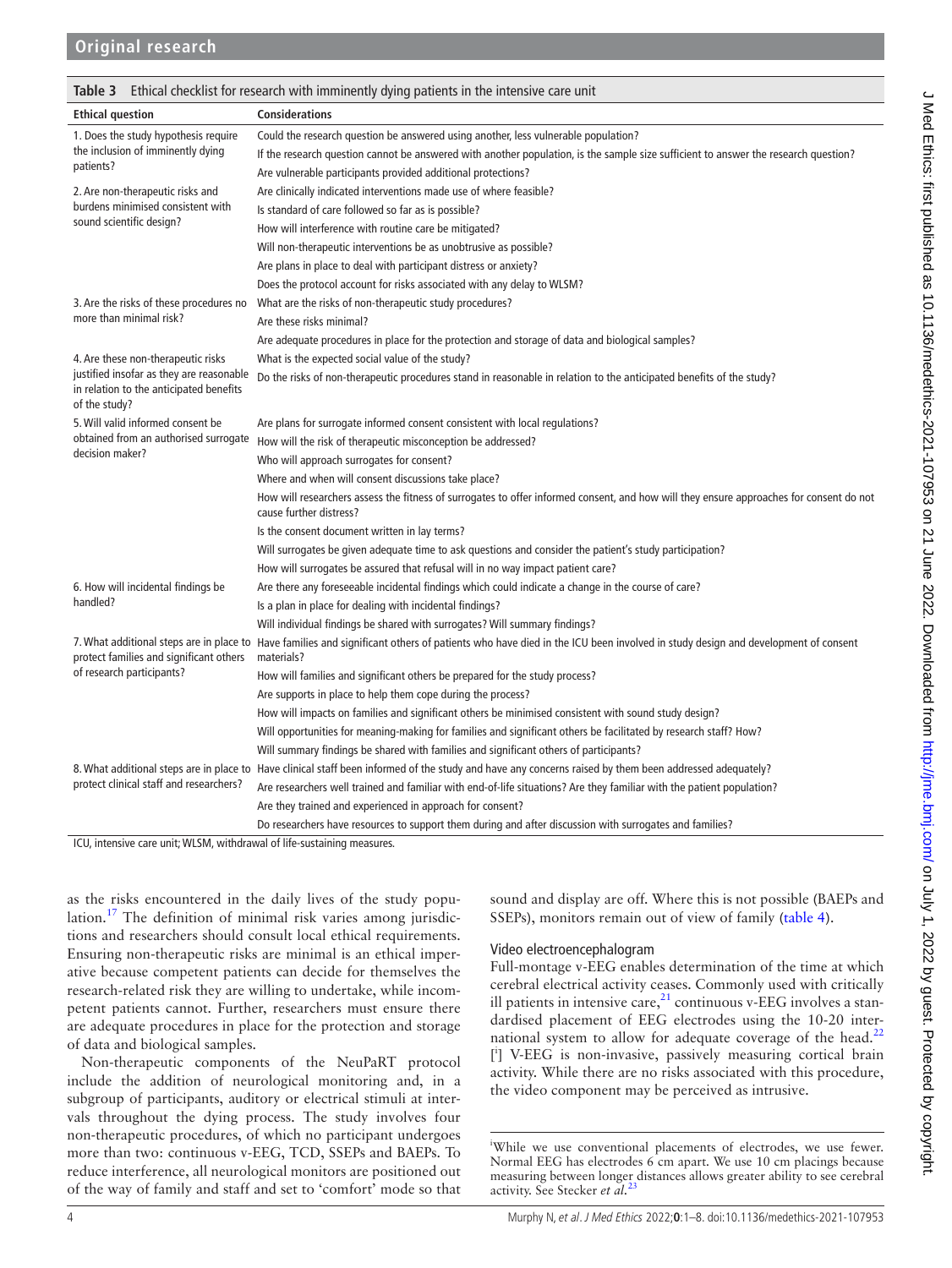<span id="page-4-0"></span>

| Table 4<br>Monitors employed in Neurologic Physiology after Removal of Therapy |                                |                |                              |                                 |                        |                   |                           |  |  |  |
|--------------------------------------------------------------------------------|--------------------------------|----------------|------------------------------|---------------------------------|------------------------|-------------------|---------------------------|--|--|--|
| <b>Haemodynamic monitors</b>                                                   |                                |                | <b>Neurological monitors</b> |                                 |                        |                   |                           |  |  |  |
| Monitor                                                                        | ECG                            | Arterial line  | Oxygen saturation<br>monitor | $v$ -EEG                        | TCD                    | <b>SSEPs</b>      | <b>BAEPs</b>              |  |  |  |
| Standard of care?                                                              | Yes                            | Yes            | Yes                          | Sometimes                       | No                     | No                | No                        |  |  |  |
| Purpose                                                                        | Cardiac electrical<br>activity | Pulse pressure | Oxygen saturation            | Cortical electrical<br>activity | Cerebral blood<br>flow | Cortical function | <b>Brainstem function</b> |  |  |  |
| Potentially<br>burdensome?                                                     | No                             | Yes            | No                           | No                              | No                     | Yes               | Yes                       |  |  |  |

BAEP, brainstem auditory evoked potential; SSEP, somatosensory evoked potential; TCD, transcranial Doppler; v-EEG, video electroencephalogram.

EEG's video component is necessary because EEG is sensitive to artefact. Interpretation of EEG signals requires video recordings to eliminate confounders, such as staff or family and significant others touching the patient or their bed (which they are free to do). The sensitivity of dying process may provoke uneasiness at the prospect of recording. Available recommendations<sup>24–26</sup> on the ethical use of videography in research were of limited use in this case, where the purpose and scope of recording is highly circumscribed.

To allay privacy concerns and limit intrusiveness, the EEG camera captures only the patient's bed. Sound is not recorded. Recordings are deidentified and stored in a secure database. If data contamination is suspected, only the relevant frames of video are reviewed. Only two researchers (TG and DD) have access to the recordings, which will be destroyed 15 years after study completion as per local institutional requirements.

#### Transcranial Doppler

TCD is a non-invasive procedure which uses ultrasound probes to measure blood flow velocity in intracranial vessels. Once signals are identified by study personnel, two probes are affixed over the temples using a head harness. TCD allows for determination of the time of cessation of cerebral blood flow relative to circulatory arrest.

While there are no physical risks associated with this procedure, the addition of the head harness may be uncomfortable for participants who retain a degree of consciousness. Although this is unlikely in sedated patients, consistent with standard of care a bedside nurse monitors the patient for discomfort and administers analgesics as needed.

## BAEPs and SSEPs

BAEPs and SSEPs are used in our study to determine the cessation of brainstem and cortical function, respectively, and provide data to interpret whether cerebral electrical activity measured via v-EEG represents brain function as opposed to activity. BAEPs use a series of clicks at a volume of 60 dB delivered through an earpiece, $2<sup>7</sup>$  and SSEPs use an electrical stimulus administered to the median nerve in the wrist. $28$  While no participant undergoes both SSEPs and BAEPs, each could cause discomfort in residually aware participants.

Phenomenologically, conscious adults experience BAEPs at a volume of 60 dB as similar to a conversation between two adults sitting 1 m apart. SSEPs are like dull but persisting electrostatic shocks and described as mildly uncomfortable. Twenty-four healthy volunteers studied locally rated the overall mean of pain of SSEPs as  $2.51/10$  (SD=2.04), with 1=no pain, 5=moderate pain, 10=severe pain (Loretta Norton, personal communication, 28 April 2022). We limit the obtrusiveness of stimuli by presenting to only one ear or one wrist and follow the American Clinical Neurophysiology Society guidelines.<sup>28</sup>

While v-EEG and TCD pose no risks to participants, BAEPs and SSEPs arguably pose welfare risks in the form of discomfort or anxiety. Since participants in our study are sedated, this is unlikely; however, the possibility cannot be eliminated. Were evoked potentials to cause a patient distress (as indicated by the patient's behaviour, heart rate or blood pressure), we would immediately discontinue the procedure.

## **Are these non-therapeutic risks justified insofar as they are reasonable in relation to the anticipated benefits of the study?**

Beneficence demands that study risks are reasonable in relation to anticipated benefits. While the impact of NeuPaRT participation on end-of-life care is minimised and the risks posed do not obviously exceed the minimal risk threshold, still they must be justified with respect to the social value of the study.

The NeuPaRT study addresses scientific questions central to organ donation. By failing to confirm permanent loss of brain activity, the current approach to cDCDD may fail to protect donors from harm. Conversely, should cessation of brain activity precede circulatory arrest, the current approach may deny donors the opportunity to bequeath optimally viable organs. The comprehensive data collection procedures we employ are necessary to rigorously demonstrate the temporal relationship between cessation of brain and circulatory activity in cDCDD candidates. This may dispel lingering doubts about residual brain function and the appropriate timing of death determination in cDCDD. The benefits to be gained from our study—better outcomes for organ recipients, potentially increased quality and quantity of transplantable organs, protection of future donors are substantial. As the risks to participants are minimal and the social value of the study is high, we conclude it has an acceptable benefit-harm profile.

## **Will valid informed consent be obtained from an authorised surrogate decision maker?**

When the prospective research participant is incompetent, respect for persons requires consent from an authorised surrogate decision maker familiar with the patient's prior expressed wishes, values and interests. Yet the ICU environment and the difficult circumstances attending a patient's illness or injury are obstacles to informed consent.<sup>34</sup> Potential impediments include therapeutic misconception (attributing clinical intent to research activities), undue influence on the part of treating physicians and the degree to which surrogates can make informed decisions in an unfamiliar environment while experiencing distress or confusion about complex health information.<sup>429-31</sup>

Clinical staff are valuable partners for deciding whether to approach family and significant others about patient participation. Before approaching a surrogate decision maker, researchers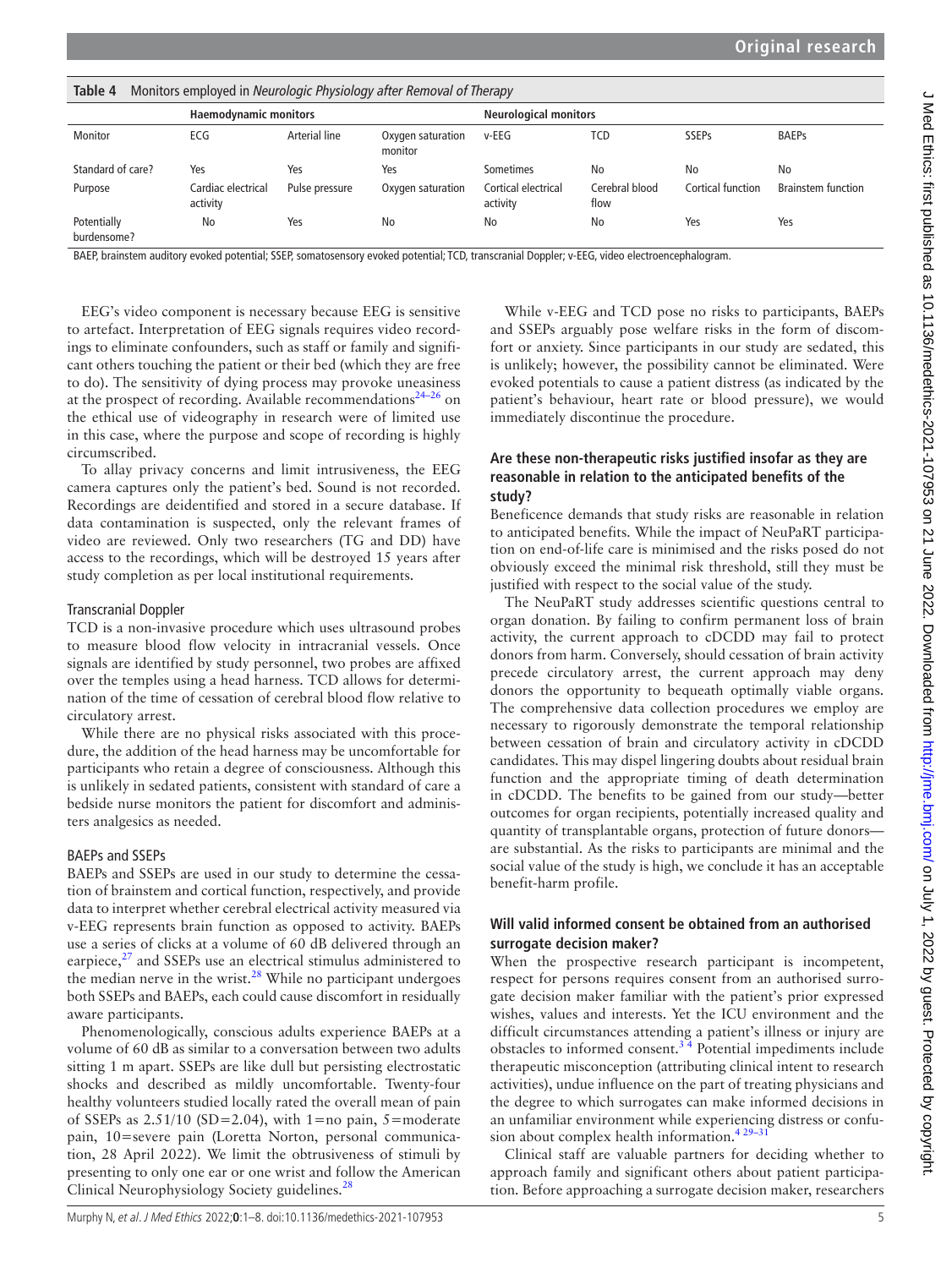confer with nursing staff and inquire as to whether they think it appropriate. If nursing staff are uncertain, researchers discuss the possibility with a social worker familiar with the family. To avoid further distressing families, researchers defer to the judgement of staff.

Feelings of reciprocity towards clinical staff could contribute to instances of invalid consent.<sup>[3](#page-6-20)</sup> Additionally, surrogates may fear that refusal will negatively impact quality of patient care. $30$ For these reasons, approaches for consent are initiated by our researchers, and only after a decision has been taken on WLSM and (when applicable) organ donation. In the consent process, surrogates are informed that refusal of study participation will not impact patient care.

Because the addition of neurological monitoring alters the appearance of the patient, transparency is important to ensure the surrogate is informed. To allow surrogates to visualise what participation entails, the study's letter of information includes pictures of research equipment, as well as an image of a person with neuromonitoring on an ICU bed (see [online supplemental](https://dx.doi.org/10.1136/medethics-2021-107953) [file 1\)](https://dx.doi.org/10.1136/medethics-2021-107953).

Therapeutic misconception occurs when the person providing informed consent attributes clinical intent to non-therapeutic research interventions.<sup>32</sup> Surrogates may not perceive a distinction between routine clinical care in the ICU and research procedures. Having a researcher who is not part of the clinical team approach the family and significant others for consent combats therapeutic misconception by highlighting the distinction between routine care and research.

Some of the patients in the study go on to become organ donors. In these cases, surrogates could conflate procedures required for organ donation with research interventions. For this reason, researchers allow the donation team to approach surrogates first. Additionally, the consent document makes clear both that data collection will not interfere with donation protocol and that withdrawal from the study in no way affects the prospects of donation.

## **How will incidental findings be handled?**

An incidental finding is a discovery about a research participant made during research that is outside the scope of the study, and which could indicate a change in care.<sup>[17](#page-6-13)</sup> Any research in which the discovery of incidental findings is foreseeable requires plans be in place for their management.<sup>[33](#page-7-1)</sup> One worry raised by the research ethics board at our site concerned those participants proceeding to cDCDD: how would we manage the discovery of neurological activity after the 'hands-off' period following circulatory arrest required before death determination?

For two reasons, this eventuality cannot arise in our study. First, cDCDD follows a well-defined protocol with which our study does not interfere. Second, to provide families and significant others with privacy, researchers do not observe neuromonitors in real time. All data analyses and interpretation take place offline. Hence, no incidental findings will arise.

## **What additional steps are in place to protect families and significant others of research participants?**

NeuPaRT is a useful illustration of when the scope of research ethics guidelines can fail to account for impacts on third parties. Families and significant others of patients involved in our study are research 'bystanders': non-participants who may be impacted by research activities.<sup>19</sup> Already at risk of psychological harm from traumatic experience in the ICU, $34$  and sometimes in a state of anticipatory grief, $2^9$  family members are themselves vulnerable. While not encompassed by research ethics guidelines, it is imperative to minimise the impact of changes to end-of-life processes which could adversely impact families.

In our study, participants' families and significant others are encouraged to remain at the bedside as the research is conducted. There are no restrictions on their interactions with the patient or staff. If required, families are supported through the most appropriate means, including social services and spiritual care.

Studies on family experience in organ donation highlight how delayed initiation of WLSM for the purposes of donor workup can be distressing for families.<sup>[35 36](#page-7-3)</sup> The lesser delay sometimes required for our study set-up could be experienced similarly. To mitigate impact stemming from delay, families and significant others are informed of the time required for set-up during the consent process. Following clinical determination of death, monitoring continues for an additional 30 min with those participants not proceeding to organ donation. This duration was acceptable to participants' families in a similar study measuring cardiac activity during the dying process. $^{13}$  $^{13}$  $^{13}$ 

Because several study procedures alter the appearance of participants, families and significant others may find the presence of additional monitors, probes and leads confronting. The images of the study monitoring devices and their placement in the study's letter of information are thus integral to preparing families. Survey and interview data<sup>[2 37](#page-6-24)</sup> and high consent rates from a pilot study using neurological monitoring at end of life (specifically, non-therapeutic EEG) suggest that families do not find neuromonitoring overly invasive.

Further, family members may perceive study involvement as a benefit for the family. Families may derive meaning from the loss of a loved one by helping to contribute to the production of scientific knowledge.<sup>[37](#page-7-5)</sup> Families may find value in their role in fulfilling the prior expressed wish of the patient to participate in research or, more generally, in enabling socially valuable research. To facilitate such meaning-making for families and significant others, we communicate the social value of the research, and we plan to provide families with summary research findings after peer review and publication.

Finally, we believe that researchers should engage families and significant others of patients who have died in the ICU in the study design process and the preparation of consent materials. The direct involvement of families in the research process will help ensure that study procedures are conducted in a way that families and significant others will find acceptable and that their information needs are met.

## **What additional steps are in place to protect clinical staff and researchers?**

An often overlooked aspect of the conduct of research in the ICU is the potential for a study to impact clinical staff and researchers.<sup>39</sup> This is a particularly relevant concern in our study, where these stakeholders must navigate an emotionally fraught environment.

ICU clinical staff have extensive experience with end-of-life situations, and healthcare professionals are generally supportive of observational research conducted at the end of life.<sup>10 39</sup> Prior to commencing enrolment, we offered a series of presentations on the scope, aims, social value and procedures of the study. Staff received handouts summarising key information, and after each session we allowed time for questions and concerns. A similar study involving imminently dying patients reported approval of the research among staff.<sup>[2](#page-6-24)</sup>

Researchers involved with studies on the imminently dying could find the experience emotionally draining or otherwise burdensome insofar as they may feel they are inserting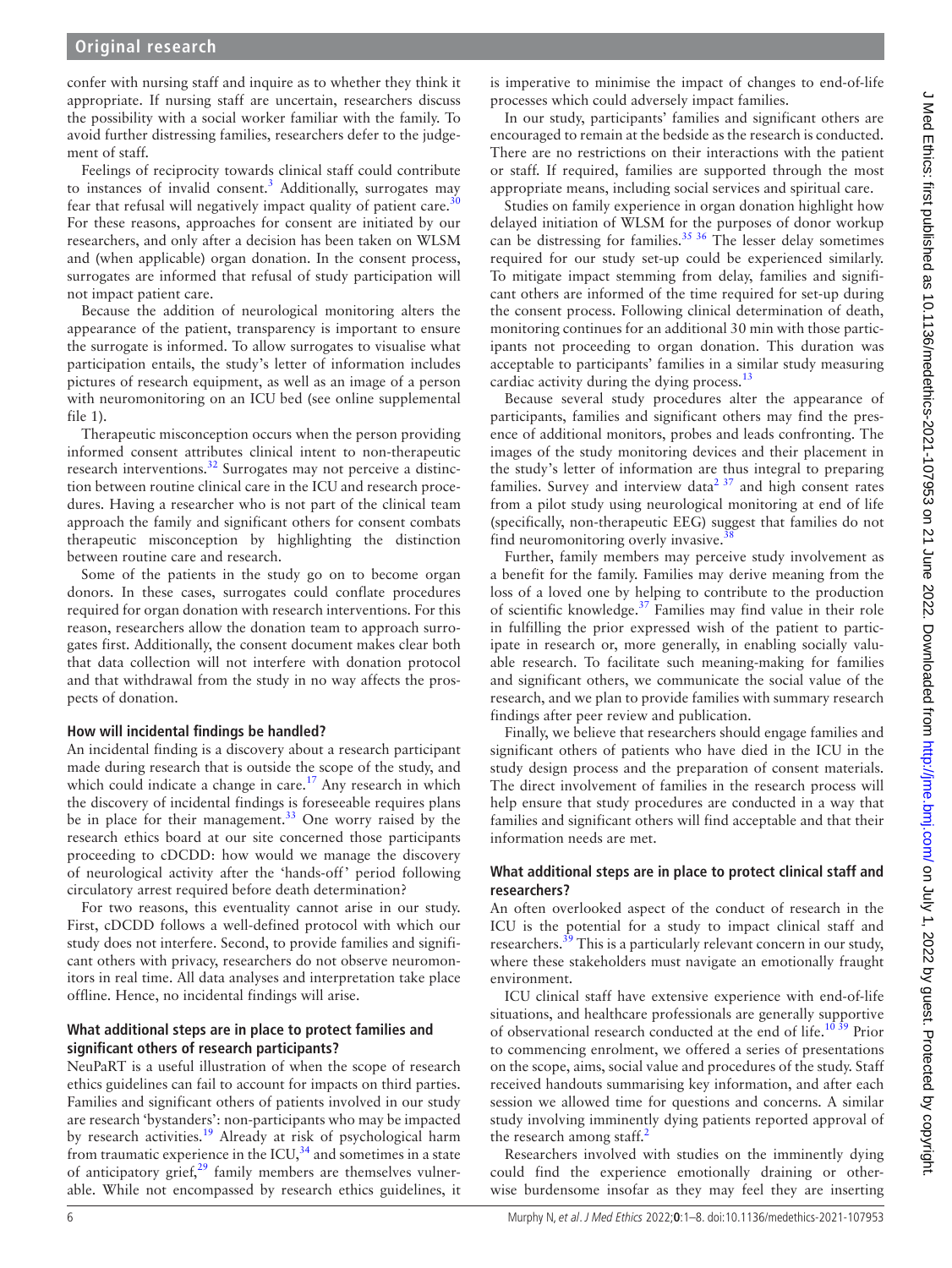themselves into a sensitive and private moment.<sup>[39](#page-7-6)</sup> Additionally, logistical challenges (eg, consent with larger families, broaching a difficult topic) are demanding and may cause frustration or unease.

Ensuring that researchers are adequately trained for research in this setting is not only an issue of competency, it protects families and researchers from needless misunderstanding and conflict. We ensure that our researchers are experienced in approaching families and significant others for consent for research in the ICU. They are familiar with both the patient population and the testing techniques involved. Researchers use a consent script that addresses the difficulties families and significant others are facing. This resource is specific to our study and provides researchers with aids for navigating an emotionally sensitive environment.

## **CONCLUSION**

While research with imminently dying patients in intensive care poses ethical challenges, the NeuPaRT experience demonstrates that such research can be conducted ethically. Our systematic checklist of eight ethical questions to answer before conducting non-therapeutic research with the imminently dying will guide researchers and research ethics committees considering similar research.

**Twitter** Nicholas Murphy [@NB\\_Murphy](https://twitter.com/NB_Murphy) and Charles Weijer [@charlesweijer](https://twitter.com/charlesweijer)

**Acknowledgements** The authors thank two anonymous reviewers for their constructive comments and helpful suggestions.

**Contributors** CW and NM conceived the project. NM wrote the manuscript with substantive support from CW. All authors agreed to manuscript content and structure prior to drafting. DD, TG, GL, LN, MS and CW reviewed all the drafts and provided substantive comments. The final draft was agreed by all authors. The guarantor of this work, NM, accepts full responsibility for the finished work and controlled the decision to publish.

**Funding** This study was funded by New Frontiers Research Fund (NFRFE-2019-00759).

**Competing interests** TG reports grants from the Government of Canada, grants from the Canadian Institutes of Health Research, during the conduct of the research. MS reports grants from Lawson Health Research Institute during the conduct of the research; other from Trillium Gift of Life Network, outside the submitted work. CW receives consulting income from Cardialen, Eli Lilly and Company and Research Triangle Institute (RTI) International.

**Patient consent for publication** Not required.

**Ethics approval** The NeuPaRT study was approved by the Health Sciences Research Ethics Board at Western University, London, Canada.

**Provenance and peer review** Not commissioned; externally peer reviewed.

**Data availability statement** Data sharing not applicable as no data sets generated and/or analysed for this study.

**Supplemental material** This content has been supplied by the author(s). It has not been vetted by BMJ Publishing Group Limited (BMJ) and may not have been peer-reviewed. Any opinions or recommendations discussed are solely those of the author(s) and are not endorsed by BMJ. BMJ disclaims all liability and responsibility arising from any reliance placed on the content. Where the content includes any translated material, BMJ does not warrant the accuracy and reliability of the translations (including but not limited to local regulations, clinical guidelines, terminology, drug names and drug dosages), and is not responsible for any error and/or omissions arising from translation and adaptation or otherwise.

**Open access** This is an open access article distributed in accordance with the Creative Commons Attribution Non Commercial (CC BY-NC 4.0) license, which permits others to distribute, remix, adapt, build upon this work non-commercially, and license their derivative works on different terms, provided the original work is properly cited, appropriate credit is given, any changes made indicated, and the use is non-commercial. See: <http://creativecommons.org/licenses/by-nc/4.0/>.

## **ORCID iDs**

Nicholas Murphy <http://orcid.org/0000-0003-0137-9238> Charles Weijer<http://orcid.org/0000-0002-5510-1074>

#### **REFERENCES**

- <span id="page-6-0"></span>1 Burns KEA, Zubrinich C, Tan W, et al. Research recruitment practices and critically ill patients. A multicenter, cross-sectional study (the consent study). Am J Respir Crit [Care Med](http://dx.doi.org/10.1164/rccm.201208-1537OC) 2013;187(11):1212–8.
- <span id="page-6-24"></span>2 van Beinum A, Hornby L, Dhanani S, et al. Feasibility of conducting prospective observational research on critically ill, dying patients in the intensive care unit. J Med [Ethics](http://dx.doi.org/10.1136/medethics-2016-103683) 2017;43(1):47–51.
- <span id="page-6-20"></span>3 Barrett KA, Scales DC. Considering the vulnerabilities of surrogate decision-makers when obtaining consent for critical care research. [Intensive Care Med](http://dx.doi.org/10.1007/s00134-011-2430-y) 2012;38(1):4-6.
- <span id="page-6-21"></span>4 Ecarnot F, Quenot J-P, Besch G, et al. Ethical challenges involved in obtaining consent for research from patients hospitalized in the intensive care unit. [Ann Transl Med](http://dx.doi.org/10.21037/atm.2017.04.42) 2017;5(Suppl 4):S41.
- <span id="page-6-1"></span>5 Dhanani S, Hornby L, Ward R, et al. Variability in the determination of death after cardiac arrest: a review of guidelines and statements. [J Intensive Care Med](http://dx.doi.org/10.1177/0885066610396993) 2012;27(4):238–52.
- <span id="page-6-2"></span>6 Shemie SD, Gardiner D. Circulatory arrest, brain arrest and death determination. Front [Cardiovasc Med](http://dx.doi.org/10.3389/fcvm.2018.00015) 2018;5:15.
- <span id="page-6-3"></span>7 Bastami S, Matthes O, Krones T, et al. Systematic review of attitudes toward donation after cardiac death among healthcare providers and the general public. [Crit Care Med](http://dx.doi.org/10.1097/CCM.0b013e31827585fe) 2013;41(3):897–905.
- 8 Honarmand K, Parsons Leigh J, Basmaji J, et al. Attitudes of healthcare providers towards cardiac donation after circulatory determination of death: a Canadian nation-wide survey. [Can J Anaesth](http://dx.doi.org/10.1007/s12630-019-01559-6) 2020;67(3):301-12.
- <span id="page-6-4"></span>9 Bernat JL. Life or death for the dead-donor rule? [N Engl J Med](http://dx.doi.org/10.1056/NEJMp1308078) 2013;369(14):1289–91.
- <span id="page-6-5"></span>10 Gysels MH, Evans C, Higginson IJ. Patient, caregiver, health professional and researcher views and experiences of participating in research at the end of life: a critical interpretive synthesis of the literature. [BMC Med Res Methodol](http://dx.doi.org/10.1186/1471-2288-12-123) 2012;12:123.
- 11 Moorcraft SY, Marriott C, Peckitt C, et al. Patients' willingness to participate in clinical trials and their views on aspects of cancer research: results of a prospective patient survey. [Trials](http://dx.doi.org/10.1186/s13063-015-1105-3) 2016;17(1):17.
- <span id="page-6-6"></span>12 Bloomer MJ, Hutchinson AM, Brooks L, et al. Dying persons' perspectives on, or experiences of, participating in research: an integrative review. [Palliat Med](http://dx.doi.org/10.1177/0269216317744503) 2018;32(4):851–60.
- <span id="page-6-7"></span>13 Dhanani S, Hornby L, van Beinum A, et al. Resumption of cardiac activity after withdrawal of life-sustaining measures. [N Engl J Med Overseas Ed](http://dx.doi.org/10.1056/NEJMoa2022713) 2021;384(4):345–52.
- <span id="page-6-8"></span>14 Hurst SA. Vulnerability in research and health care; describing the elephant in the room? [Bioethics](http://dx.doi.org/10.1111/j.1467-8519.2008.00631.x) 2008;22(4):191–202.
- <span id="page-6-9"></span>15 National Commission for the Protection of Human Subjects of Biomedical and Behavioral Research. The Belmont report: ethical principles and guidelines for the protection of human subjects of research. U.S. Department of Health and Human Services, 1979. [https://www.hhs.gov/ohrp/regulations-and-policy/belmont-report/](https://www.hhs.gov/ohrp/regulations-and-policy/belmont-report/read-the-belmont-report/index.html) [read-the-belmont-report/index.html](https://www.hhs.gov/ohrp/regulations-and-policy/belmont-report/read-the-belmont-report/index.html)
- <span id="page-6-10"></span>16 Council for International Organizations of Medical Sciences (CIOMS). International ethical guidelines for health-related research involving humans. Fourth Edition. Geneva, 2016.
- <span id="page-6-13"></span>17 Canadian Institutes of Health Research, Natural Sciences and Engineering Research Council of Canada, and Social Sciences and Humanities Research Council of Canada. Tri-Council policy statement: ethical conduct for research involving humans, 2018.
- 18 Weijer C. Thinking clearly about research risk: implications of the work of Benjamin Freedman. [IRB](http://dx.doi.org/10.2307/3564450) 1999;21(6):1–5.
- <span id="page-6-11"></span>19 Eyal N, Kimmelman J, Holtzman LG, et al. Regulating impact on bystanders in clinical trials: an unsettled frontier. [Clin Trials](http://dx.doi.org/10.1177/1740774519862783) 2019;16(5):450-4.
- <span id="page-6-12"></span>20 Weijer C. The ethical analysis of risk. [J Law Med Ethics](http://dx.doi.org/10.1111/j.1748-720X.2000.tb00686.x) 2000;28(4):344-61.
- <span id="page-6-14"></span>21 Herman ST, Abend NS, Bleck TP, et al. Consensus statement on continuous EEG in critically ill adults and children, part II: personnel, technical specifications, and clinical practice. [J Clin Neurophysiol](http://dx.doi.org/10.1097/WNP.0000000000000165) 2015;32(2):96-108.
- <span id="page-6-15"></span>22 Sinha SR, Sullivan L, Sabau D, et al. American clinical neurophysiology Society guideline 1: minimum technical requirements for performing clinical electroencephalography. [J Clin Neurophysiol](http://dx.doi.org/10.1097/WNP.0000000000000308) 2016;33(4):303-7.
- <span id="page-6-16"></span>23 Stecker MM, Sabau D, Sullivan LR, et al. American clinical neurophysiology Society guideline 6: minimum technical standards for EEG recording in suspected cerebral death. [Neurodiagn J](http://dx.doi.org/10.1080/21646821.2016.1245575) 2016;56(4):276–84.
- <span id="page-6-17"></span>24 Petrini C. Ethical issues in videorecording patients lacking capacity to consent. Ann Ist [Super Sanita](http://dx.doi.org/10.4415/ANN_11_03_02) 2011;47(3):247-52.
- 25 Broyles LM, Tate JA, Happ MB. Videorecording in clinical research: mapping the ethical terrain. [Nurs Res](http://dx.doi.org/10.1097/01.NNR.0000280658.81136.e4) 2008;57(1):59–63.
- 26 Scott M, Watermeyer J, Wessels T-M. Video-recording complex health interactions in a diverse setting: ethical dilemmas, reflections and recommendations. [Dev World Bioeth](http://dx.doi.org/10.1111/dewb.12226) 2020;20(1):16–26.
- <span id="page-6-18"></span>27 American Clinical Neurophysiology Society. Guideline 9C: guidelines on short-latency auditory evoked potentials. [J Clin Neurophysiol](http://dx.doi.org/10.1097/00004691-200604000-00012) 2006;23(2):157-67.
- <span id="page-6-19"></span>28 American Clinical Neurophysiology Society. Guideline 9D: guidelines on short-latency somatosensory evoked potentials. [J Clin Neurophysiol](http://dx.doi.org/10.1097/00004691-200604000-00013) 2006;23(2):168-79.
- <span id="page-6-23"></span>29 Glick DR, Motta M, Wiegand DL, et al. Anticipatory grief and impaired problem solving among surrogate decision makers of critically ill patients: a cross-sectional study. [Intensive Crit Care Nurs](http://dx.doi.org/10.1016/j.iccn.2018.07.006) 2018;49:1-5.
- <span id="page-6-22"></span>30 Karjalainen H, Halkoaho A, Pietilä A-M, et al. Intensive care nurses' perceptions of various ethics concerns affecting clinical research. [Scand J Caring Sci](http://dx.doi.org/10.1111/scs.12632) 2019;33(2):371-9.
- 31 Mehta S, Quittnat Pelletier F, Brown M, et al. Why substitute decision makers provide or decline consent for ICU research studies: a questionnaire study. [Intensive Care Med](http://dx.doi.org/10.1007/s00134-011-2411-1) 2012;38(1):47–54.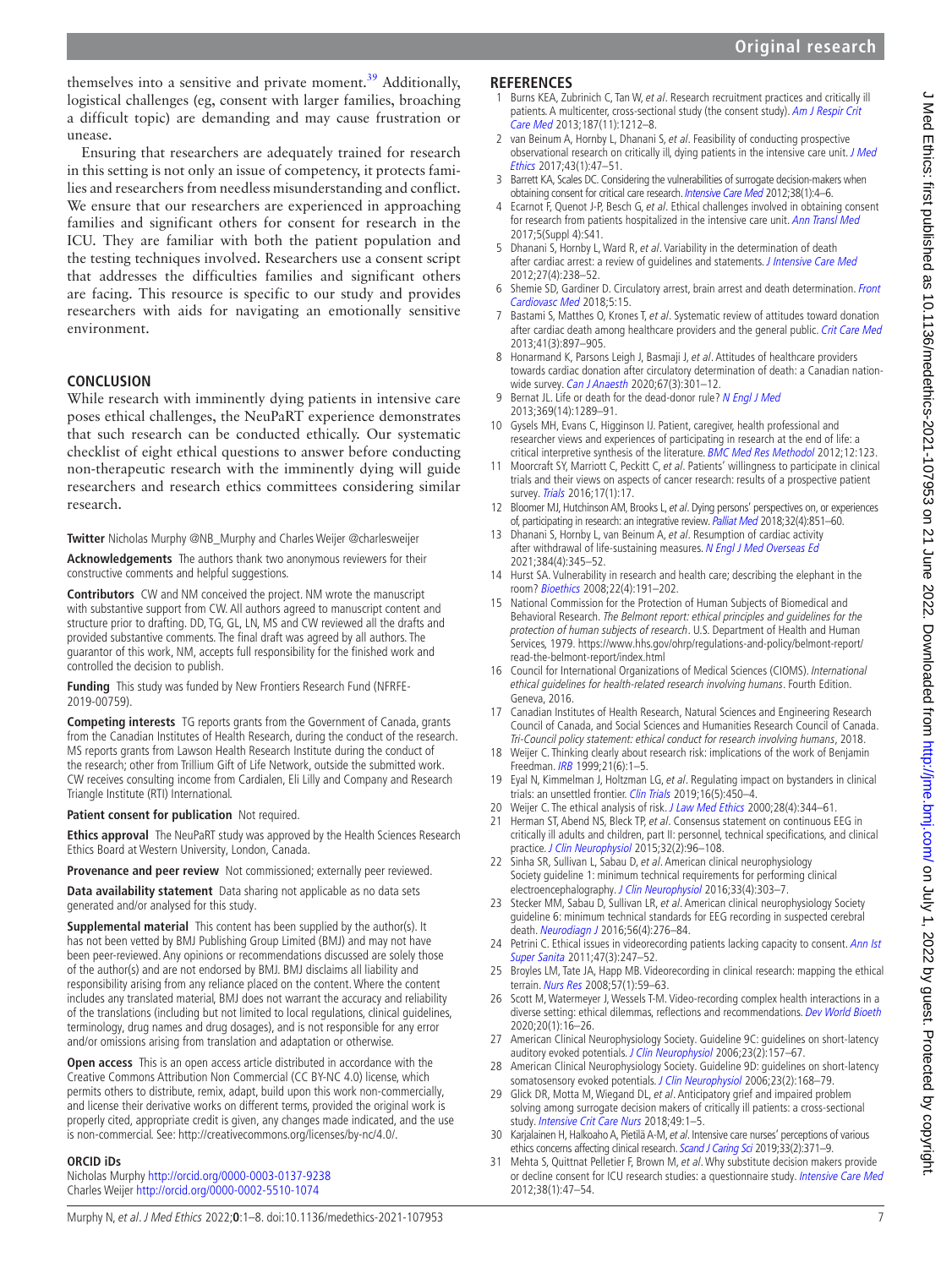# **Original research**

- <span id="page-7-0"></span>32 Lidz CW, Appelbaum PS. The therapeutic misconception: problems and solutions. Med [Care](http://dx.doi.org/10.1097/01.MLR.0000023956.25813.18) 2002;40(9 Suppl):V55–63.
- <span id="page-7-1"></span>33 Murphy N, Weijer C. Grey Matter - The Problems of Incidental Findings in Neuroimaging Research. [J Law Med Ethics](http://dx.doi.org/10.1017/jme.2021.39) 2021;49(2):282–4.
- <span id="page-7-2"></span>34 Zante B, Camenisch SA, Schefold JC. Interventions in Post-Intensive care Syndrome-Family: a systematic literature review. [Crit Care Med](http://dx.doi.org/10.1097/CCM.0000000000004450) 2020;48(9):e835–40.
- <span id="page-7-3"></span>35 Marck CH, Neate SL, Skinner M, et al. Potential donor families' experiences of organ and tissue donation-related communication, processes and outcome. [Anaesth](http://dx.doi.org/10.1177/0310057X1604400115)  [Intensive Care](http://dx.doi.org/10.1177/0310057X1604400115) 2016;44(1):99–106.
- 36 Neate SL, Marck CH, Skinner M, et al. Understanding Australian families' organ donation decisions. [Anaesth Intensive Care](http://dx.doi.org/10.1177/0310057X1504300107) 2015;43(1):42–50.
- <span id="page-7-5"></span>37 van Beinum A, Murphy N, Weijer C, et al. Family experiences with non-therapeutic research on dying patients in the intensive care unit. [J Med Ethics](http://dx.doi.org/10.1136/medethics-2021-107311) 2021. doi:10.1136/ medethics-2021-107311. [Epub ahead of print: 14 Jul 2021].
- <span id="page-7-4"></span>38 Norton L, Gibson RM, Gofton T, et al. Electroencephalographic recordings during withdrawal of life-sustaining therapy until 30 minutes after Declaration of death. Can [J Neurol Sci](http://dx.doi.org/10.1017/cjn.2016.309) 2017;44(2):139–45.
- <span id="page-7-6"></span>39 Kavanaugh KL, Campbell ML. Conducting end-of-life research: strategies for success. [Nurs Sci Q](http://dx.doi.org/10.1177/0894318413509711) 2014;27(1):14–19.